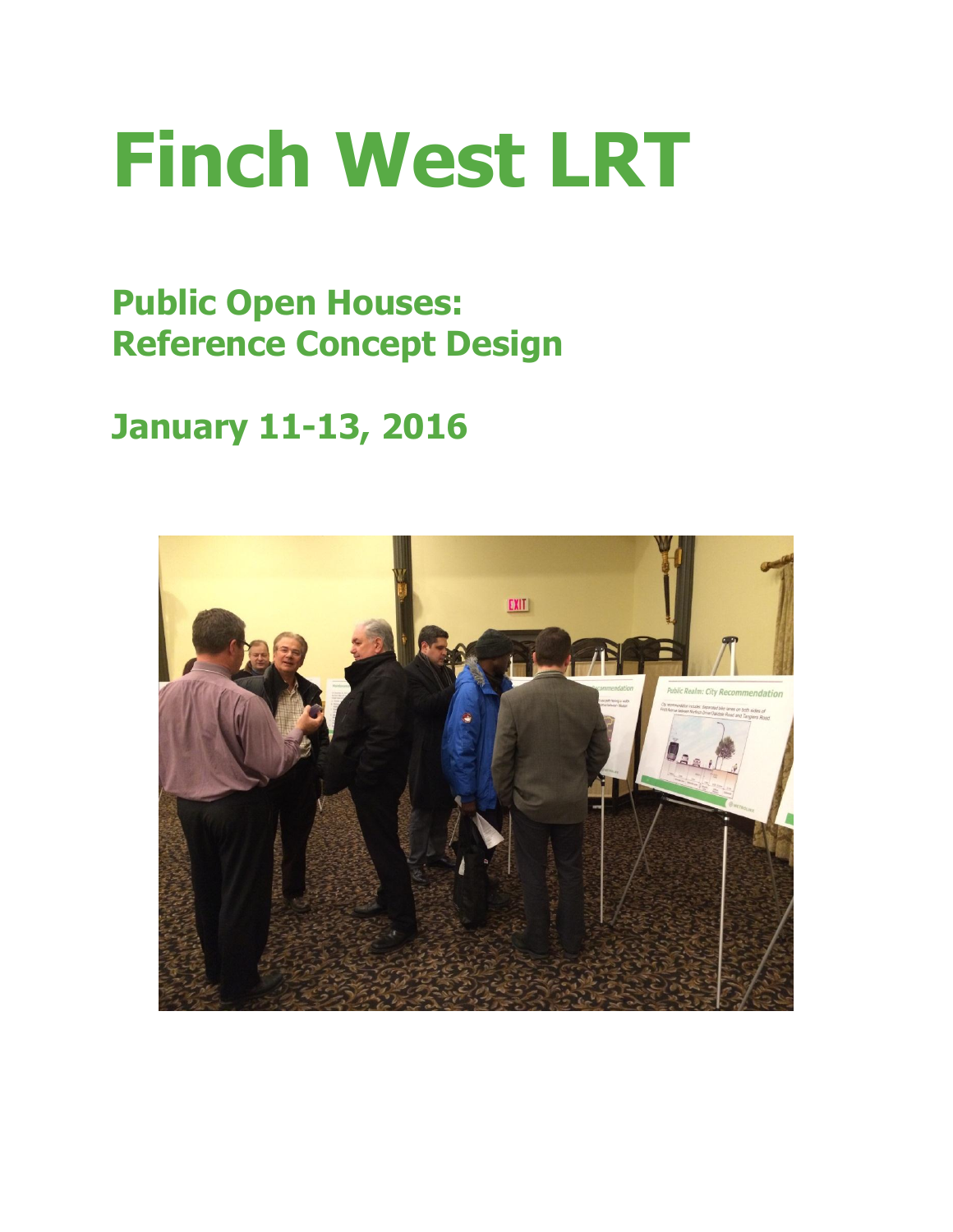# **1. Executive Summary**

On January  $11<sup>th</sup>$ ,  $12<sup>th</sup>$  and  $13<sup>th</sup>$  of 2016, Metrolinx hosted three public information meetings along the Finch Avenue West corridor – at St. Wilfrid Catholic School, Julius Banquet Centre, and Father Henry Carr Catholic School. The format and content for all three meetings were the same.

The public information meetings provided an opportunity to update the community on the progress of the Finch West LRT project, but more specifically, they provided an opportunity to share the reference concept designs for the stops, information on the maintenance and storage facility, and detail on the public realm elements.

The meetings also provided an opportunity for the public to comment on the reference concept designs in advance of the release of the Request for Proposals, scheduled for spring 2016. The feedback from the meetings will be available for the proponents to consider in their bid submissions.

In addition to receiving the public meeting invitation by mail, approximately 130 property owners whose properties will be partially acquired received an additional letter inviting them to meet directly with the Metrolinx property staff to discuss the impacts.

Metrolinx representatives included the communications team, the project team and the property team. The City of Toronto planning department also attended.

Approximately 50-60 people attended each of the three public information meetings. The attendees were mostly comprised of local residents and some transit enthusiasts. The meetings were also attended by fourteen property owners who were facing impacts, as well as elected officials (Councillor Perruzza, Councillor Crisanti, and staff representing Councillor Mammoliti and MP Sgro) and business improvement areas (Emery Village BIA, DUKE Heights BIA).

In general, attendees suggested support for the project, and their level of knowledge varied greatly – from more general to some detailed technical aspects of the project.

Comment sheets were collected at the public meeting, and comments were also collected online from January 11 to January 20, 2016.

# **2. Public Notification**

The public information meeting notice was distributed via Canada Post and advertised in newspapers and social media. A copy of the notice is provided in Appendix A.

#### **Canada Post Drops**

Between January 4 and January 6, 45,576 public notices were delivered to residents and businesses within an approximately 500m radius of the Finch West LRT corridor.

#### **Newspaper Ads**

On January 7, the notice was published in four newspapers (two local and two wider publications): 24 Hours, Metro, Etobicoke Guardian, and the North York Mirror.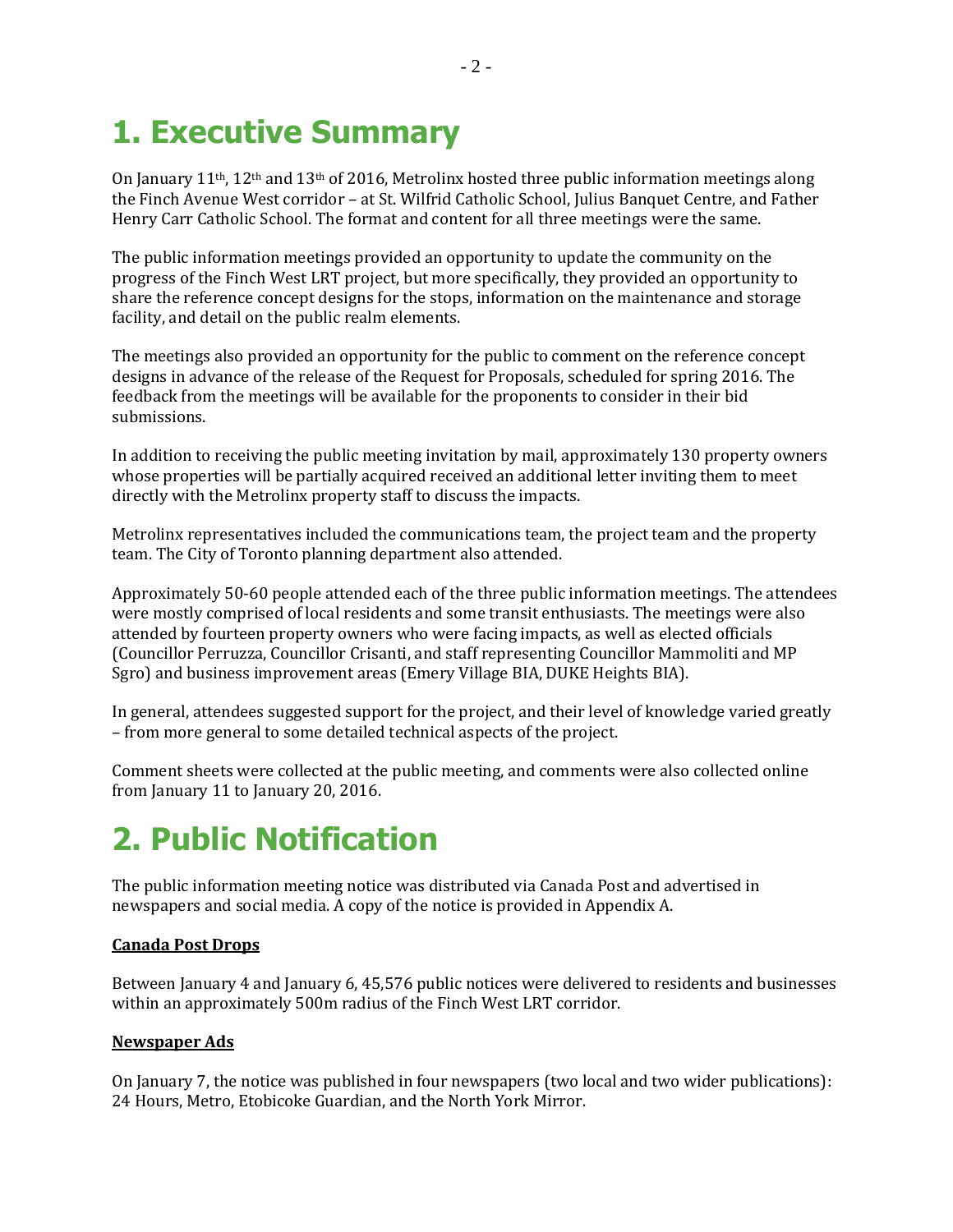#### **Social Media**

Between January 8 and January 13, tweets were sent out from the @finchwestlrt account promoting the public information meetings.

#### **Website**

The notice was also posted on the Metrolinx website on January 7. The presentation slides were also posted on the Metrolinx website (www.metrolinx.com/finchwest) on January 14.

#### **Elected Official Briefings**

Between January 7 and January 11, the Metrolinx communications team briefed elected officials who accepted the offer for an advanced presentation of the public information meeting materials.

- o Councillor Vincent Crisanti, Ward 1 Etobicoke North (January 7, 2016)
- o Councillor Giorgio Mammoliti, Ward 7 York West (January 5, 2016)
- o Councillor Perruzza, Ward 8 York West (January 11, 2016)
- o MPP Sergio (staff), York West (January 5, 2016)

The elected officials who declined the offer for an advance presentation were provided with the public information meeting materials.

# **3. Photos**



January 11 open house at St. Wilfrid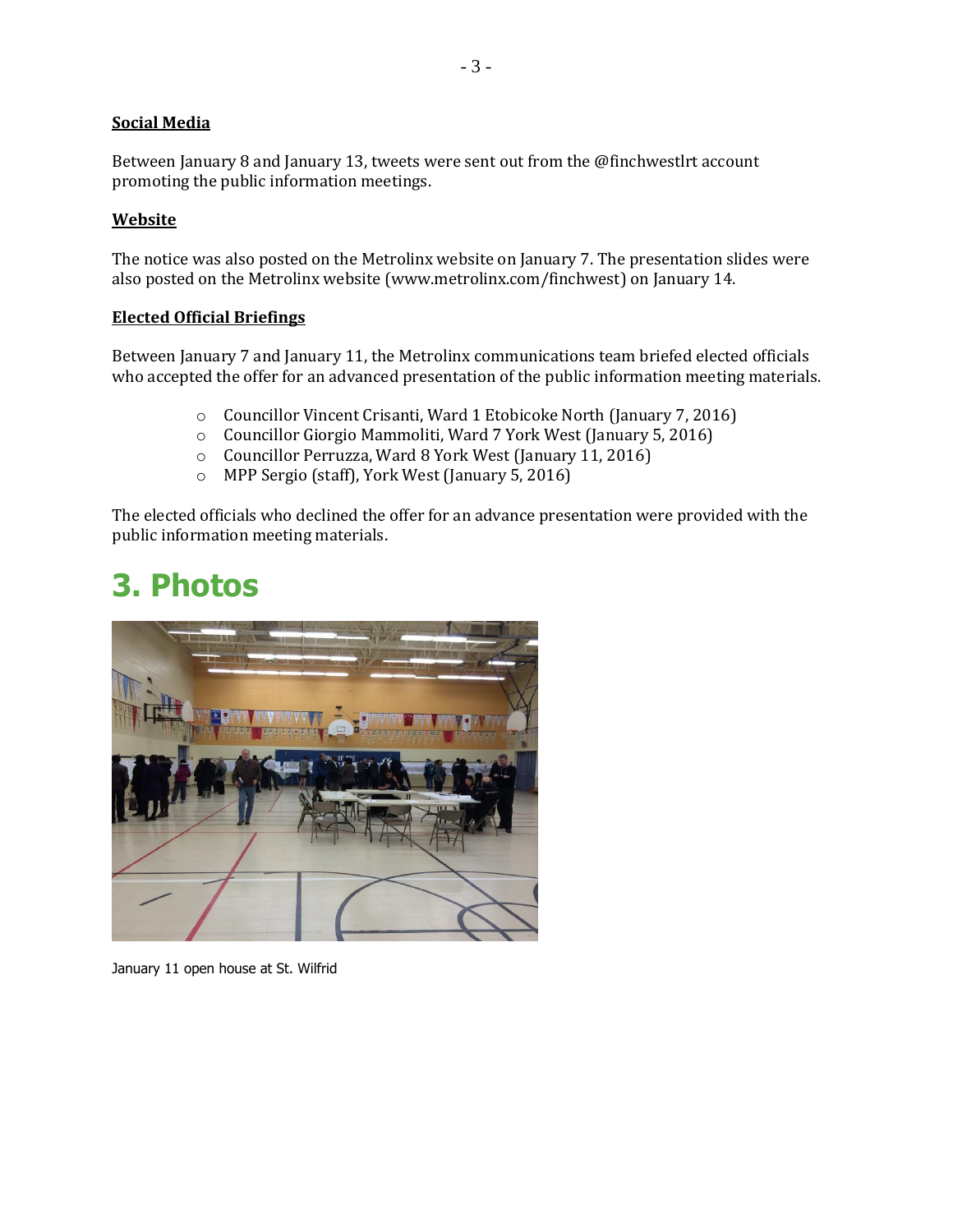

January 12 open house at Julius Banquet Centre



January 13 open house at Father Henry Carr

# **4. Summary of Questions/Comments received during Open House**

#### **General project information**

For some participants, the meeting was the introduction to the Finch West LRT project. Participants were interested in whether the line will be surface or underground, and what the platforms would be like. Participants were concerned about potential construction and operational difficulties, comparing the Finch project to the St. Clair streetcar. Participants also asked about the ridership, completion date, and the procurement process.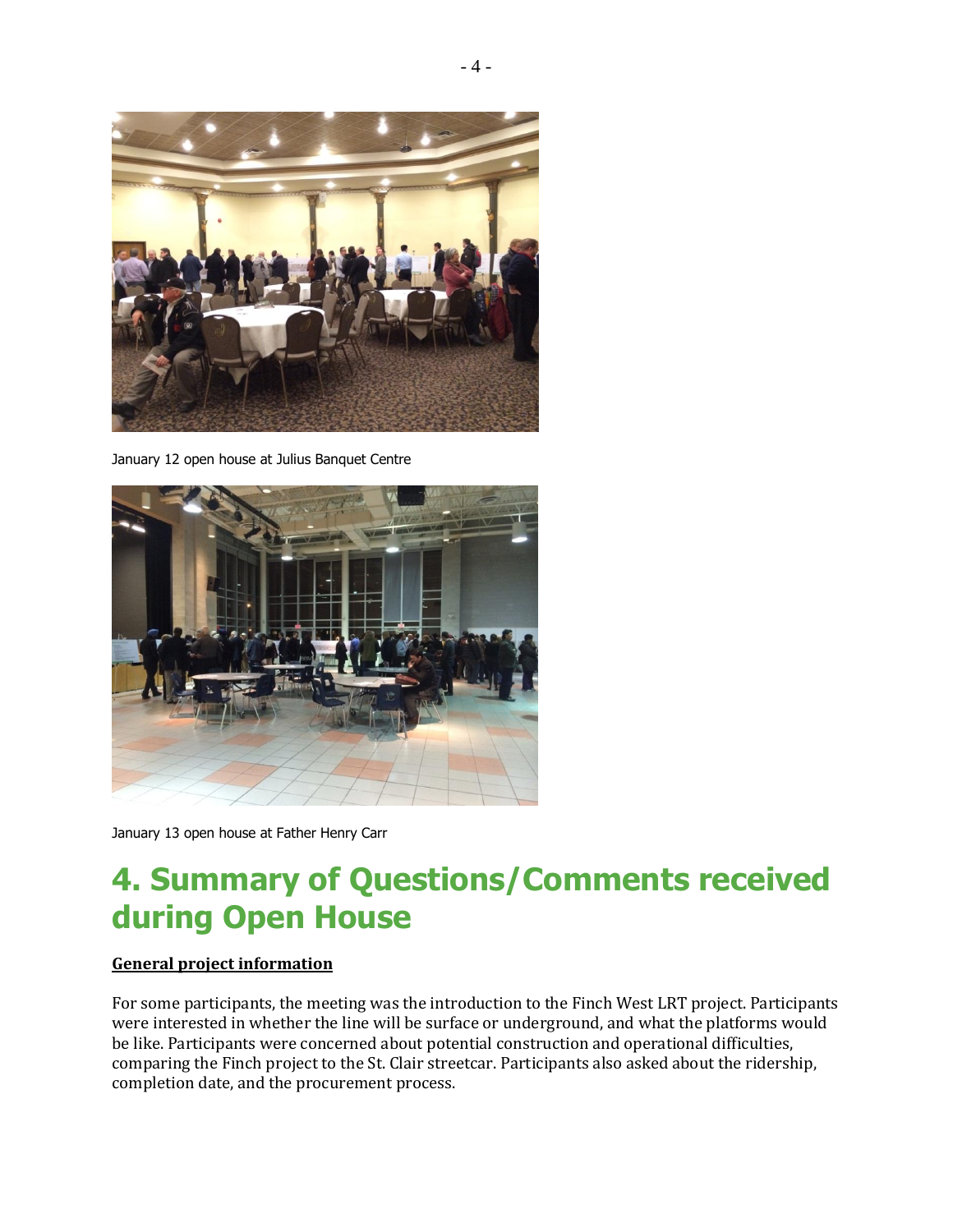#### **Scope of the project**

Participants had different preferences for the project's terminuses. There were suggestions to extend the line to Yonge, to south of Humber College, and to the airport.

#### **Technical aspects of the project**

Participants asked about more detail aspects of the operation including the locations of the power substations, the specifications of the platforms, and the power source of the line.

#### **Impacts during construction**

Local residents expressed concerns about noise and vibration as well as the traffic disruptions during construction. Truck drivers expressed concerns about traffic during construction. Participants asked about how the construction will be staged and how businesses can maintain access.

#### **Impacts during LRT operation**

Participants expressed concerns about car traffic when the LRT is in operation, for example, if left hand turns would be allowed, where U-turns are available, and the ability to turn into specific plazas. Participants are also concerned about the noise level once the LRT is in operation.

#### **Humber College Terminus**

Participants asked whether the Humber stop is underground or aboveground, what the Humber loop would look like, and whether the terminus station is accessible.

#### **Maintenance and Storage Facility**

Participants are interested in the footprint and the aesthetics of the MSF and whether community developments are possible.

#### **Property Acquisition**

Fourteen property owners (whose property Metrolinx will be partially acquiring) attended to speak specifically about their property, while other participants asked about the areas of land to be acquired and the expropriation process.

#### **Public Realm / Bike Lanes**

Participants were interested in how the LRT would look, and whether bike lanes and green tracks would be available.

#### **Light Rail Vehicles**

Participants asked about the speed of the LRVs, the functionality during the winter, if LRVs are accessible, and if there would be wifi. There were also concerns that Bombardier no longer manufacturers the parts in Canada.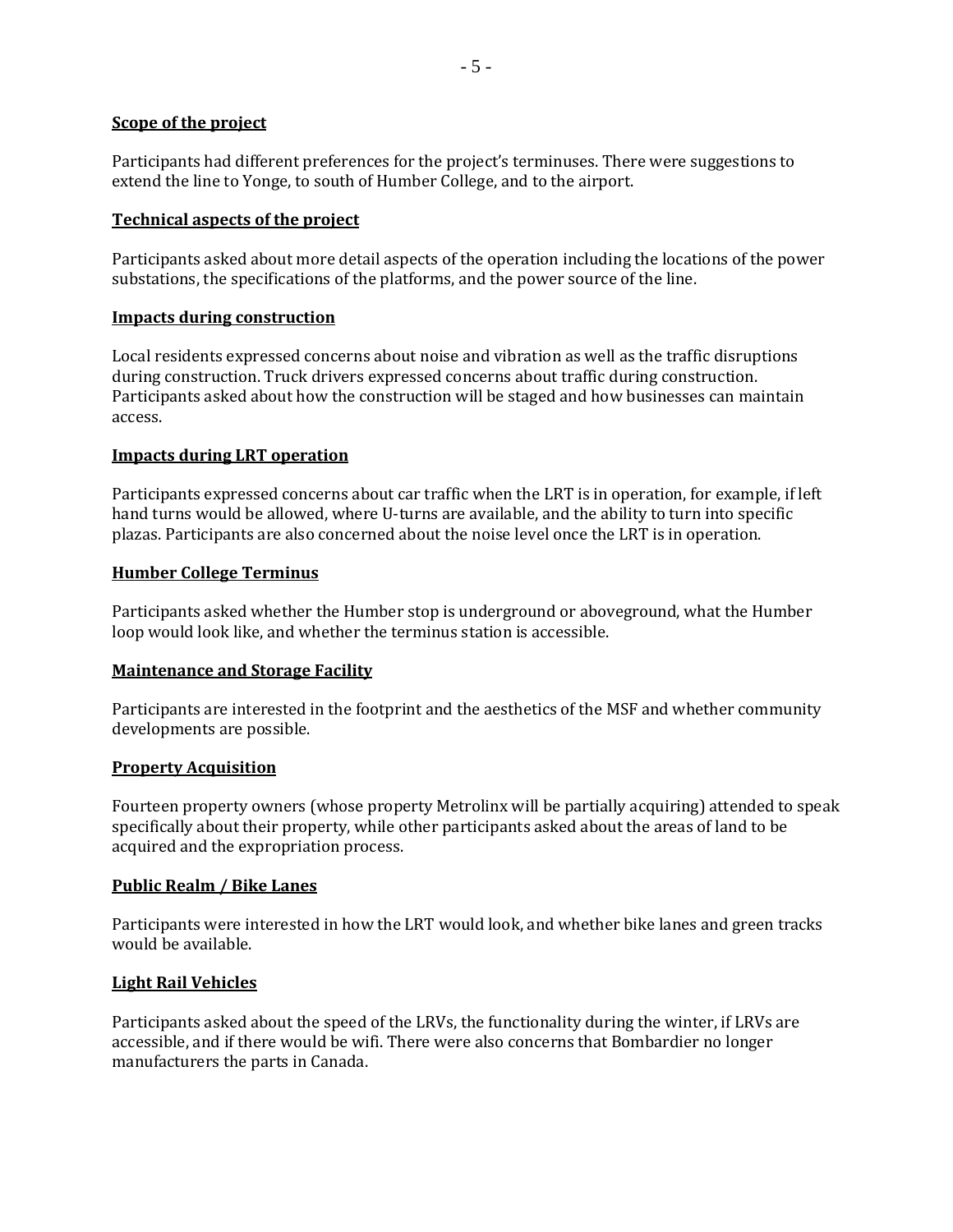#### **Accessibility**

Participants were concerned about the distance between the stops and the accessibility of the stops.

#### **Subway vs. LRT vs. Bus**

Participants expressed that subways or a bus rapid transit are better options than an LRT.

#### **Open House Format**

Some participants preferred a presentation over an open house format.

### **5. Questions/Comments received during Open House**

#### **General project information**

- Will the LRT be at surface or underground?
- Will any portion of the Finch LRT be underground?
- Will it look and operate similar to St. Clair?
- Will the stations be underground?
- Will the Finch LRT open all at once or in segments?
- How long will it take for the LRT to go from east to west?
- Will the LRT be similar to St. Clair?
- Will the LRT be in the middle lane and will there be a raised platform? How will it be separated from the roadway?
- Will the Finch West LRT be similar to St. Clair in terms of construction and operation? Why is the LRT down the middle of the roadway?
- What are the ridership levels?
- Who initiated the EA? And why was Finch identified?
- What is the speed of the LRT?
- How will Keele Station be connected with TYSSE?
- Is having the platform in the middle of the roadway safe?
- When will it open?
- Why is Finch West at-grade when the Crosstown is buried?
- Will it use PRESTO?
- When will it be complete?
- What is the timeline of the project?
- Will there be more or fewer LRVs than buses?
- How many cars will the LRT replace?
- Is this project for certain? Could it be cancelled?
- Will it have priority signalling?
- Other general questions regarding the project and the AFP**.**

#### **Scope of the project**

- Should start the Finch West LRT from Yonge instead of Keele.
- Should extend the alignment south of Humber College.
- Should connect the Finch West LRT to Yonge.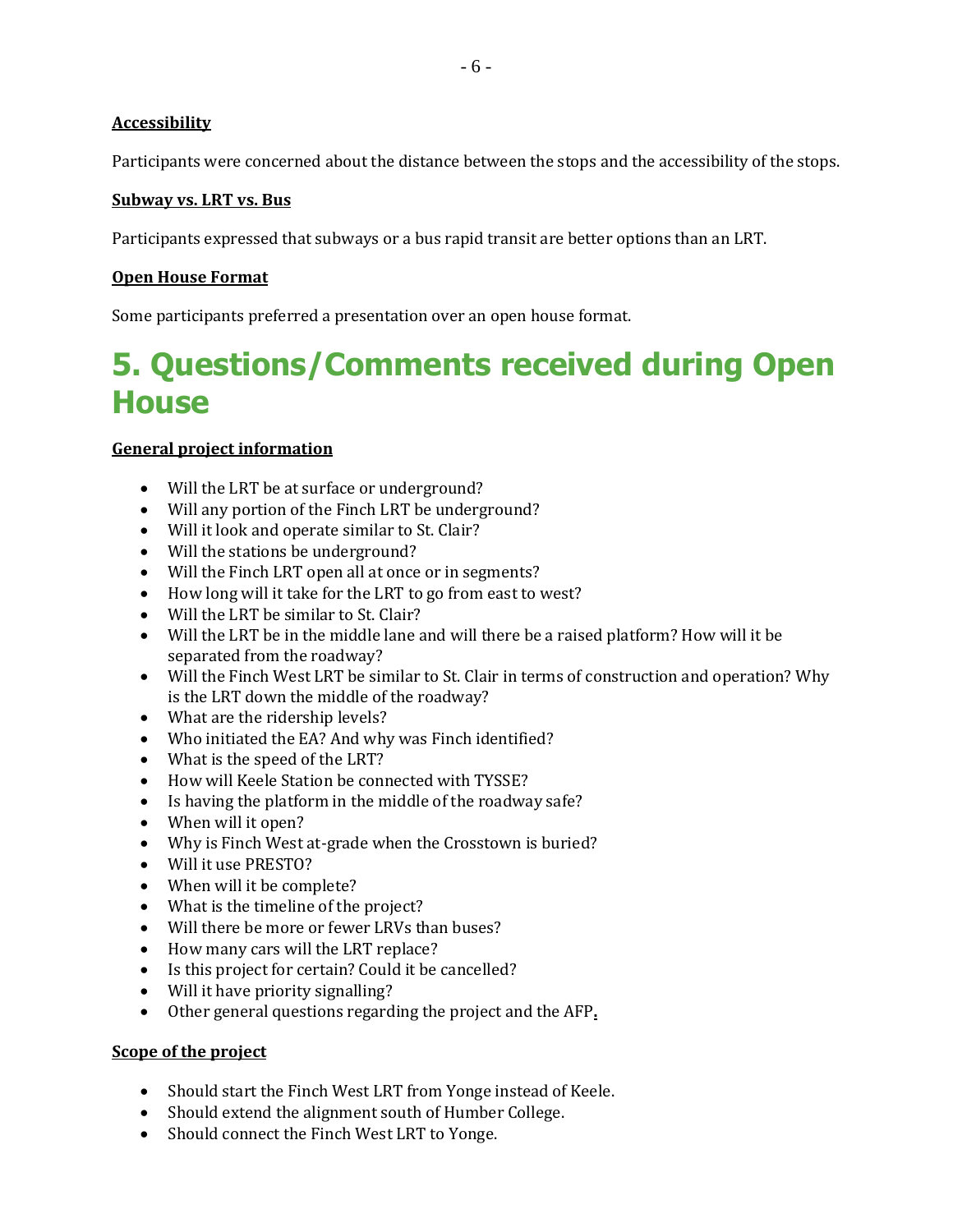Supportive of the new terminus, with the option to go to the airport.

### **Technical aspects of the project**

- Will the LRT run on electricity?
- Where are the locations of the power substations? Why are they not indicated on the map?
- What are the specifications of the platforms?
- Should have all platforms on one side instead of in the middle.
- How will the LRT be built near CP?
- Will there be a local bus feeding into the LRT?

### **Impacts during construction**

- What kind of disruptions will there be during construction?
- Concerns about truck traffic during construction.
- How will traffic be impacted during construction?
- Residents have already suffered from construction of TYSSE and the LRT will continue their suffering.
- Concerns about traffic (both during construction and once LRT is complete).
- How will the construction be staged?
- Concerns about maintaining access to businesses both during construction and once the LRT is built.
- Traffic on Finch is already an issue; concerned about construction phase.
- How is Metrolinx dealing with construction planning and implementation?
- Will there be lots of noise and vibration during construction?
- How will the construction be staggered/staged?
- Need to ensure there are enough lanes to accommodate truck traffic.

### **Impacts during LRT operation**

### Traffic

- How will traffic be changed when the LRT is in operation?
- How will left hand turns be arranged?
- How many lanes will be for cars after completion?
- Will bike lanes be moved off the road?
- How will traffic signals be arranged when in operation?
- There is a lack of coordination between the Spadina extension and the Finch LRT projects.
- What would happen if vehicles or pedestrians block the tracks?
- Would have to go out of the way to make daily trips due to LRT turn restrictions.
- Concerns about the ability to make left turns.
- Trucks need to be able to access industrial lands.
- Traffic will be chaos when LRT complete.
- Removing lanes of traffic will be detrimental to residents and businesses.
- What are the traffic impacts?
- One can't turn left into the plaza on the northwest corner of Albion Road and Finch. This is an access issue.
- Concerns about access to property on northwest corner of Milvan Drive (2450). A lot of trucks use the plaza and won't be able to make a U- turn.
- How will the cars make left turns?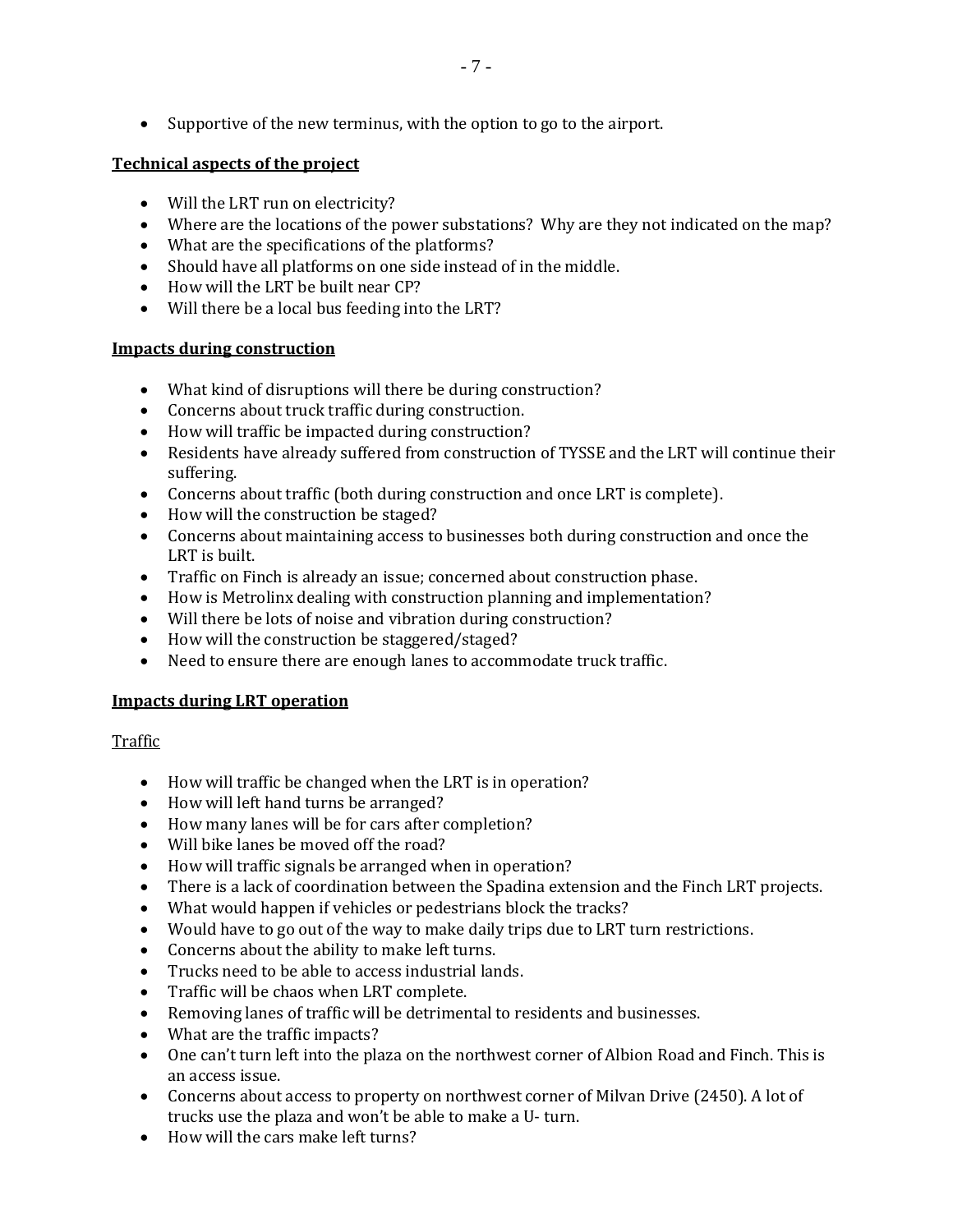- Will there be advance greens and U-turns allowed?
- Where will the U-turn lanes be?
- How will the EMS be affected?

#### Noise

- How much noise will the LRT make when in operation?
- Concerns about noise from the LRT (Hwy 27 & Finch area). Will there be noise walls?

#### **Humber College Terminus**

- Is Humber Station underground or above ground?
- How will traffic be impacted at Humber College?
- What will the loop look like at Humber?
- Will there be elevators at the Humber Station?
- Will buses continue to go through Humber?

#### **Maintenance and Storage Facility**

- Will the MSF be incorporated with residential development?
- Are there other developments at MSF?
- Will there be street front stores at the MSF?
- Can there be a community space provided and operated by Metrolinx? It is not enough to just provide the space – need to ensure that it is running.
- What is the MSF footprint? Will there be community space?
- Can we get a smaller parking lot?
- What are the improvements to the MSF?

#### **Property Acquisition**

- What are the impacts and process of expropriation?
- Is the Jane Finch Mall going to be acquired?
- How much land is Metrolinx taking?
- What are the impacts to the properties?
- How will property owners be notified? Is there a point where Metrolinx goes ahead and expropriate if it cannot get in touch with the property owner?

#### **Public Realm / Bike Lanes**

- Will the LRT have green tracks?
- Will there be on-street bike lanes between Jane and Keele?
- Concerns about bike path and safety with pedestrians.
- How will the bike path be arranged at the MSF and at 400?
- Explain where the bike lanes/cycle paths are?
- Will there be a green track?
- Will there be lighting on the bike lanes?
- The \$3million going towards the lanes under the CP bridge should come from the project not public realm amount.
- How does a multi-use lane work?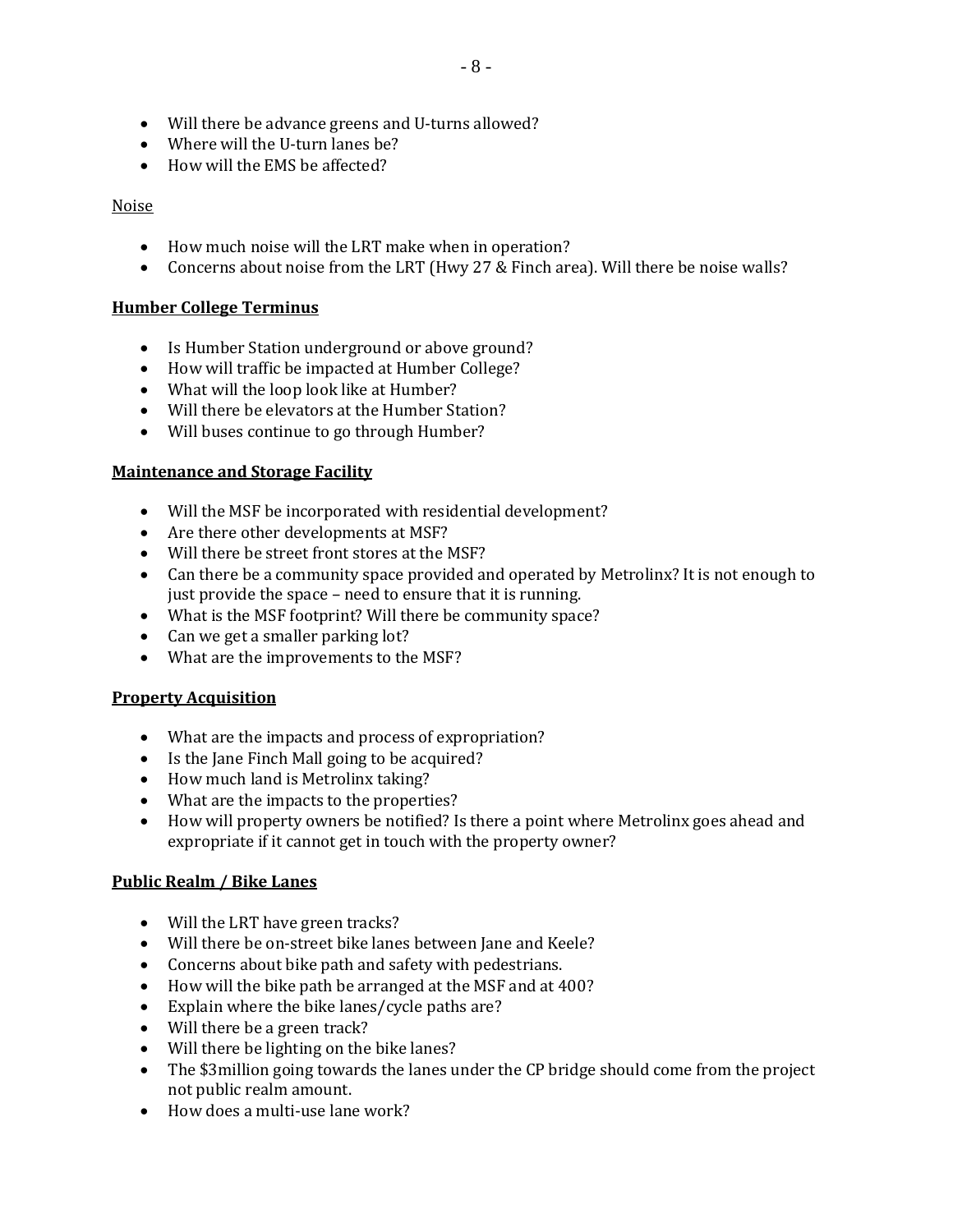#### **Light Rail Vehicles**

- Why did Metrolinx select Bombardier when the parts are no longer made in Canada? What if the Bombardier deal falls through?
- What will be the height difference between the LRT and the platform? (for accessibility)
- Will there be wifi on the LRT?
- What is the speed?
- Will there be problems with the LRT in the winter (running, maintenance, causing delays)?

#### **Accessibility**

- The distance between stops is not safe for women and bad for people with accessibility challenges.
- Concerns about Humber stop's accessibility.
- How will passengers get to the platform?

#### **Subway vs. LRT vs. Bus**

- Should have subway instead of LRT.
- LRTs are streetcars.
- LRTs are a gimmick.
- Metrolinx is using outdated technology –should look at Japan and Turkey.
- How will the LRT be different from the streetcar?
- Isn't it faster to build a subway instead of an LRT?
- Build a subway not an LRT.
- LRTs will negatively impact the community (both during construction and once it is complete).
- Just increase the number of buses running on Finch and don't build LRT.
- Doesn't the LRT only benefit Humber College?
- Why don't we put in dedicated bus lanes instead?
- Why can't we use the CP railway tracks instead?
- Why not use buses instead?
- Why not BRT?
- Hate the LRV train.
- Why not use elevated guideway instead?

#### **Community Benefit**

Will the jobs be going to the private sector?

#### **Open House Format**

- Are the boards available in PDF/online?
- Should provide handouts.
- Should provide a presentation instead of just boards.
- Should provide coffee.
- How come there is no presentation?